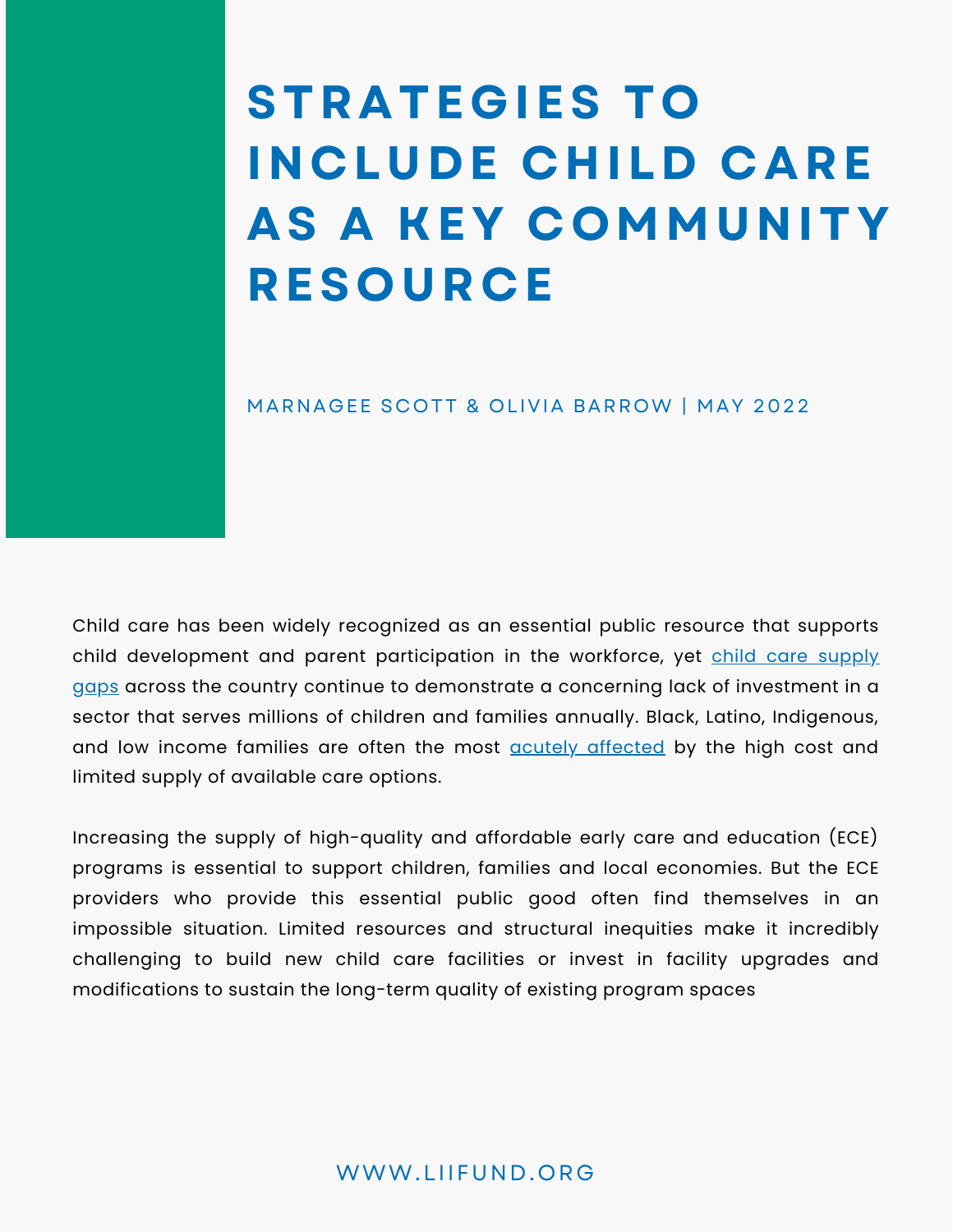The majority of ECE programs LIIF works with are small business led by women and women of color. They often do not have access to the traditional financing that is necessary to build a quality space for children to learn and grow. To complicate matters, the federal government has historically barred providers from using federal funds to acquire, construct or majorly renovate their program spaces.

Understanding these challenges, many ECE providers are identifying innovative approaches to create quality and affordable spaces that support working families, including co-locating child care programs with other community development projects.

In November, we [interviewed](https://www.liifund.org/justgoodcapital/2021/11/03/how-co-location-strategies-support-strong-communities/) four providers operating co-located ECE programs in three of the nation's highest cost cities – San Francisco, New York City, and Washington, DC. The providers articulated how co-locating their child care centers benefitted children, families and their broader communities.

For example, Cassandra Nelson, CEO of KU Kids in Washington, DC, shared that access to the broader amenities and activities at the community center where her child care program is co-located has been a significant benefit for her program. The onsite library and recreation center provides opportunities for holistic programming that helps coordinate service delivery for the whole family. In the predominantly Black and historically disinvested community where this program operates, increased access to services can be particularly impactful on family health and well-being.

Still, Cassandra and the other ECE providers said more is needed to be done to expand access to the co-located model. Securing the financing to complete a development project is a major barrier, and the negotiation process with developers, city officials and other stakeholders is time-intensive.

Building on the lessons learned directly from child care providers, LIIF has identified strategies and recommendations to increase the supply of co-located child care programs. These recommendations include enacting support public policies, providing technical assistance and building strategic partnerships.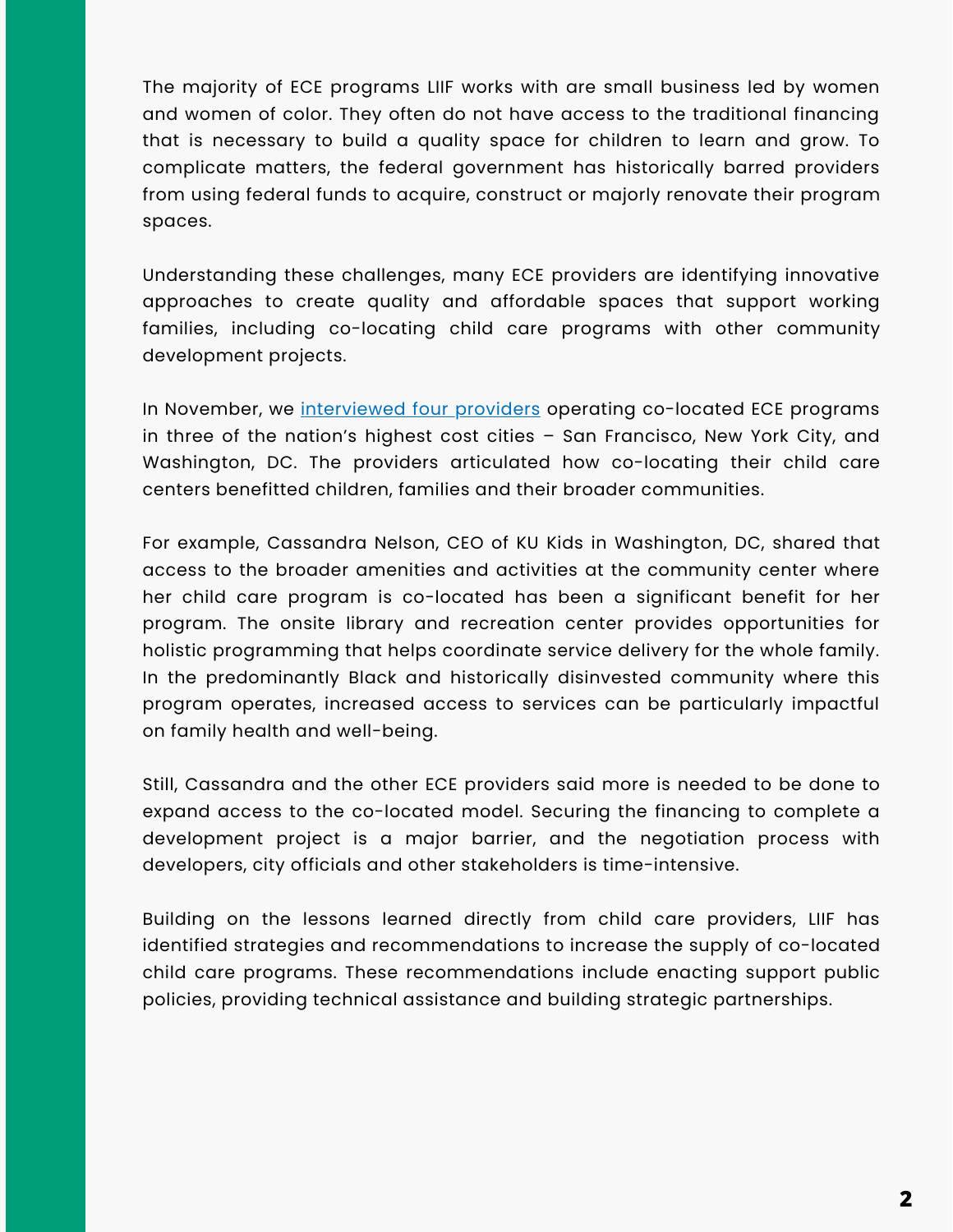## **ENACT SUPPORTIVE PUBLIC POLICIES**

San Francisco's child care [impact](https://sfgov.org/youthcommission/sites/default/files/FileCenter/Documents/53653-DocB%20150793.pdf) fee requires developers to either build child care space in new developments or pay a fee that is routed to the city's Child Care Facilities Fund to increase child care supply. LIIF administers this fund on behalf of the city. Impact fees like the one in San Francisco are used by many fast growing localities to reduce the financial burden new development can have on public infrastructure. Earmarking funds raised from development fees for child care facilities is significantly less common, and San Francisco is a model for other jurisdictions seeking to generate revenue for early learning. Both TEL HI and the Felton Institute, two of our interviewees, relied on financing from the Child Care Facilities Fund and were able to work collaboratively with LIIF and other partners and developers to complete their co-located projects.[1]

Mayor Muriel Bowser's **Quality Child Care [Initiative](https://osse.dc.gov/publication/access-to-quality-a2q)** in Washington, D.C. is another local child care facilities fund with model policies that other jurisdictions could replicate. The initiative identified city-owned buildings that could be designated as spaces for child care programs. Through a competitive RFP, KU Kids Deanwood accessed space at a DC community center for an affordable rate. LIIF provided additional financial and technical assistance for KU Kids to renovate the space and build a high-quality learning environment for children. Other cities, counties and states should consider this strategy as a way to identify city-owned buildings or land that could be dedicated for new child care slots.

Outdoor play space at a Felton Institute child care program in San Francisco.



[1] Felton Institute has also co-located child care facilities in affordable housing developments financed using the Low Income Housing Tax Credit, which is a topic LIIF previously explored in a paper, "Building Better for Families: Policy Strategies for the [Co-Location](https://static1.squarespace.com/static/5e221ab388621f5c0aeb37e5/t/60be1d9c53bf365e4b9e2cf1/1623072163305/Building+Better+for+Families+May+2021_opt.pdf) of Early Care and Education Facilities and Affordable Housing."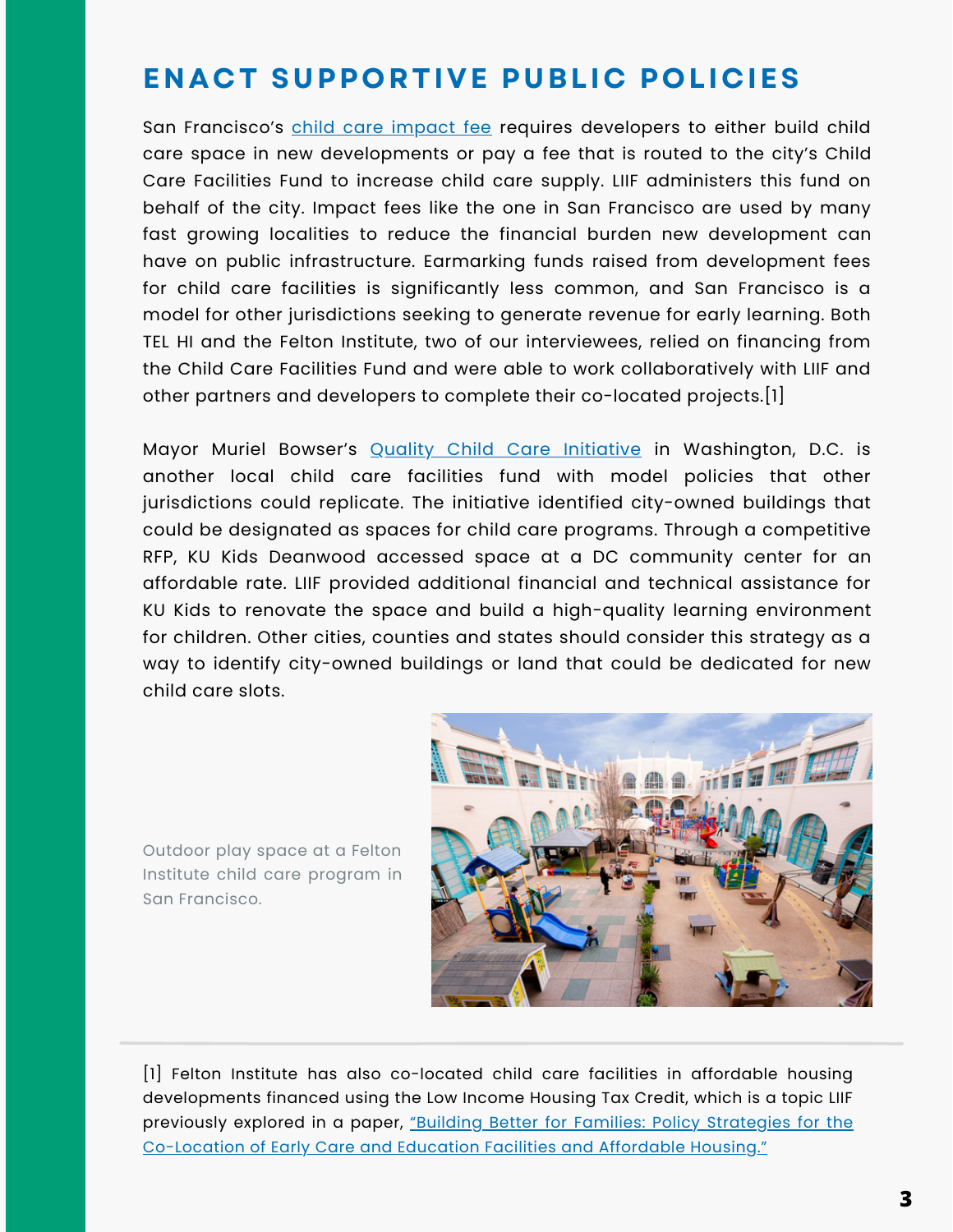Even with a rent concession, providers are often responsible for all other costs of building out their program space, which often exceed \$1 million. The barriers are countless:

- Providers are often unable to access loans or other capital from the private market due to limited cash flow and other institutionalized barriers that disproportionately impact the women and women of color who predominantly run child care businesses.
- There is no dedicated source of federal funding to acquire, construct or majorly renovate child care facilities.
- Raising tuition payments to cover costs is also not a viable solution because the cost of child care is already unaffordable for many families.
- With any additional operating resources, it is imperative that providers solve the deep inequities pervasive in the ECE workforce pay structure. Black ECE educators who work with infants and toddlers earn 77 cents less per hour on average than ECE [educators](https://cscce.berkeley.edu/racial-wage-gaps-in-early-education-employment/) of other races, and recent studies have also shown Hispanic ECE educators are more likely to work in lower paying positions such as teacher assistants or aids compared to educators of other races. With limited financial reserves and thin operating margins, child care operators are often forced to choose between increasing salaries and benefits for employees or improving or expanding facilities.

As a result, it is incredibly challenging for providers to undertake a facility renovation or expansion project because the economics simply do not pencil out. If Congress enacts dedicated federal funding for child care facilities, as has been [proposed](https://www.liifund.org/justgoodcapital/2021/03/16/child-care-is-infrastructure-act/) by Assistant Speaker Katherine Clark (D-MA) and proposed by the House Ways and Means [Committee,](https://static1.squarespace.com/static/5e221ab388621f5c0aeb37e5/t/6140a2f37d5bbd64107f5f34/1631625972564/NCFN+Child+Care+Infrastructure+Letter+%28WM%29+Sept+2021.pdf) more child care providers would have access to capital that can be used to complete critical facility projects, including those in colocated spaces.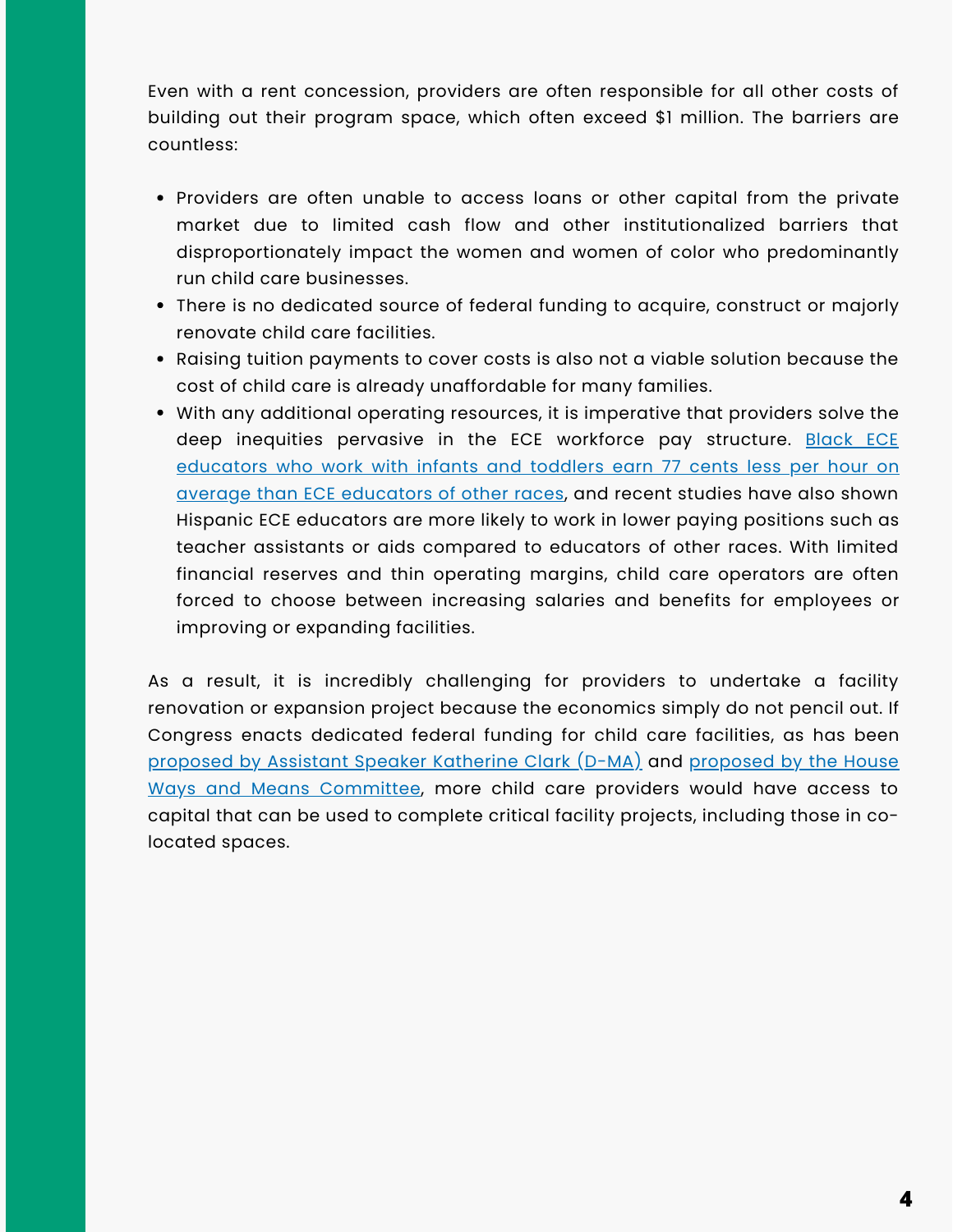## **PRIORITIZE TECHNICAL ASSISTANCE & CAPACITY BUILDING**

Successful co-location strategies must incorporate time and resources to train child care providers as they move through the co-location process. Navigating the financial, legal, architectural, zoning and other niche elements associated with building a child care program space is already a complex undertaking. Colocated projects add another layer of partners and requirements that increases the complexity. ECE providers may need assistance at any number of points throughout this process, and it is essential that the appropriate resources are readily available to support the providers' growth.

The four ECE providers we interviewed emphasized that technical and financial assistance from LIIF was essential to their success and made them more confident in pursuing additional co-located developments in the future. Last year, LIIF invested \$8.47 million in ECE programs throughout the country. 97.6% of grantees were women and 94.2% of grantees were Black, Indigenous, or people of color. As part of these investments, LIIF provided 1,123 hours of technical assistance to 498 ECE providers and their staff in New York, Washington, DC, California, and Atlanta.

Technical and financial assistance is an essential component in the process, yet it requires concerted planning and resources to ensure the appropriate technical assistance resources and services are available to a provider. Lawmakers should ensure any co-location strategy includes resources for experienced intermediaries to support ECE providers with tailored assistance.

#### **Examples of Technical Assistance from LIIF**

- Help completing budget and operations planning
- Tips on recruiting and hiring competent licensed, bonded and insured contractors
- Input on modernizing business functions with new technologies
- Design advice on building out new classrooms
- Support on negotiating and structuring effective and fair lease agreements

#### **Examples of Financial Assistance from LIIF**

- Start-up grant funding to support pre-development and planning expenses, including staff salaries, office equipment, staff recruitment, and other curriculum and teaching materials.
- Grant funding to build-out the program space, including paying for architects and contractors
- Low-interest lines of credit to support acquisition, construction and renovation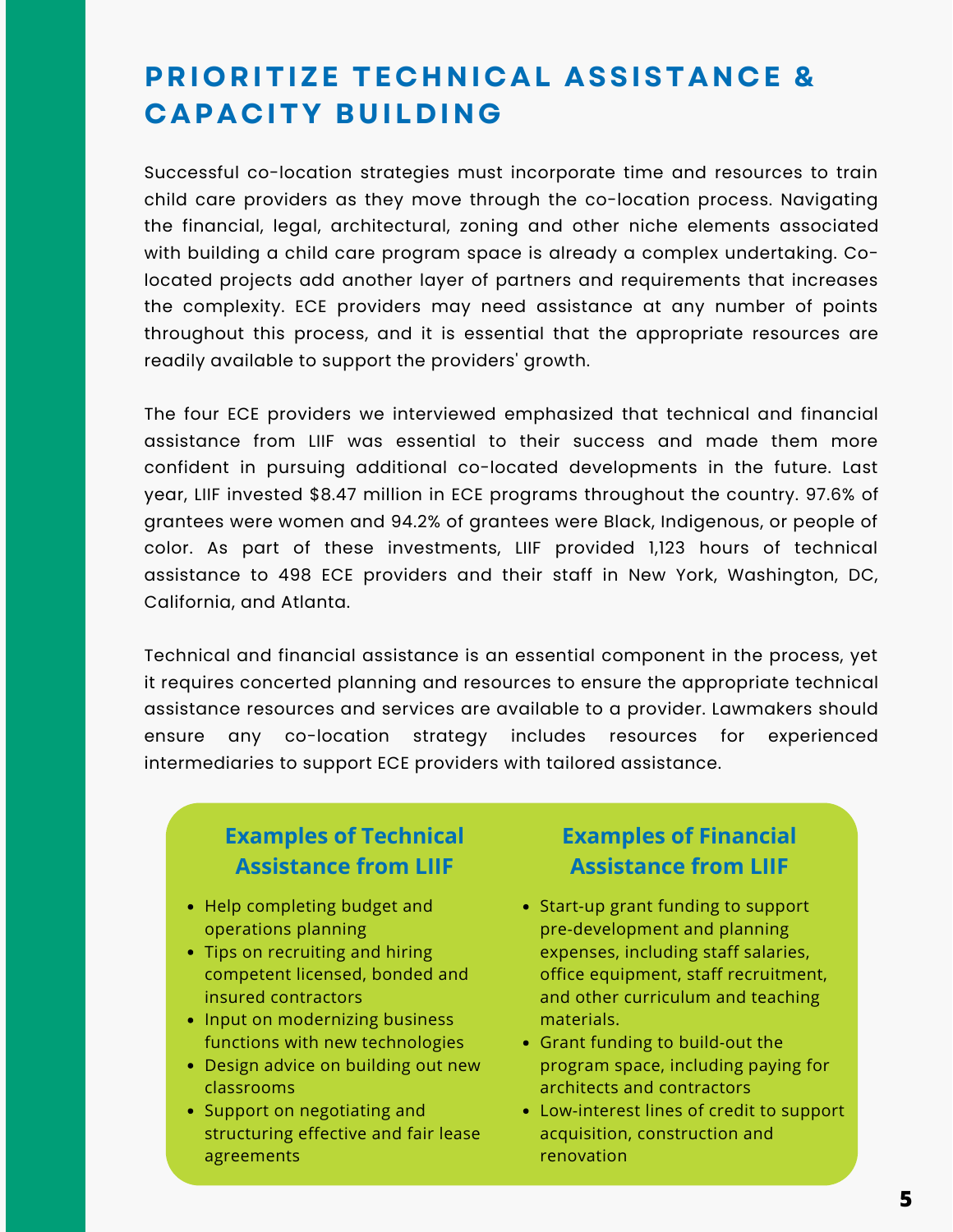#### **FOSTER CROSS-SECTOR PARTNERSHIPS**

ECE operators often rely on technical assistance and capacity building resources well before the formal development process begins, including as early as developing cross-sector partnerships. The providers we interviewed benefited from partnerships with a diverse set of local stakeholders. These relationships helped the providers gain access to the co-located space, negotiate a workable lease structure and identify additional funding to support the development.

Even with a strong overlapping mission between child care providers and other community development actors, like affordable housing developers, each sector has unique financing sources, regulatory requirements, oversight mechanisms, quality standards, and other considerations that may not be obvious to the other. It takes concerted attention and resources to bridge the gap between the child care industry and other sectors like affordable housing developers. Community Development Financial Institutions (CDFIs) are uniquely positioned to help foster and facilitate these cross-sector partnerships.

CDFIs like LIIF are experienced financial intermediaries and fund managers who have a history working with housing developers, state and federal entities, and local decisionmakers, as well as ECE providers. They are well equipped to manage grant and loan programs and disperse funds to providers who are developing colocated ECE centers. CDFIs can also help build a pipeline for co-located developments by connecting high capacity child care operators with developers, as well as help government agencies reduce policy and land use barriers to colocation.

Fostering partnerships between providers, developers and other stakeholders is an essential step to increasing attention to co-location and building future development pipelines. CDFIs provide critical support to ECE operators interested in co-locating with housing developments, from the initial steps of identifying a site and development partner through the final stages of constructing and opening the facility. Any new public, private or philanthropic funding seeking to incentivize or support co-located ECE facilities should look to CDFIs as experienced fund managers, conveners and technical assistance partners.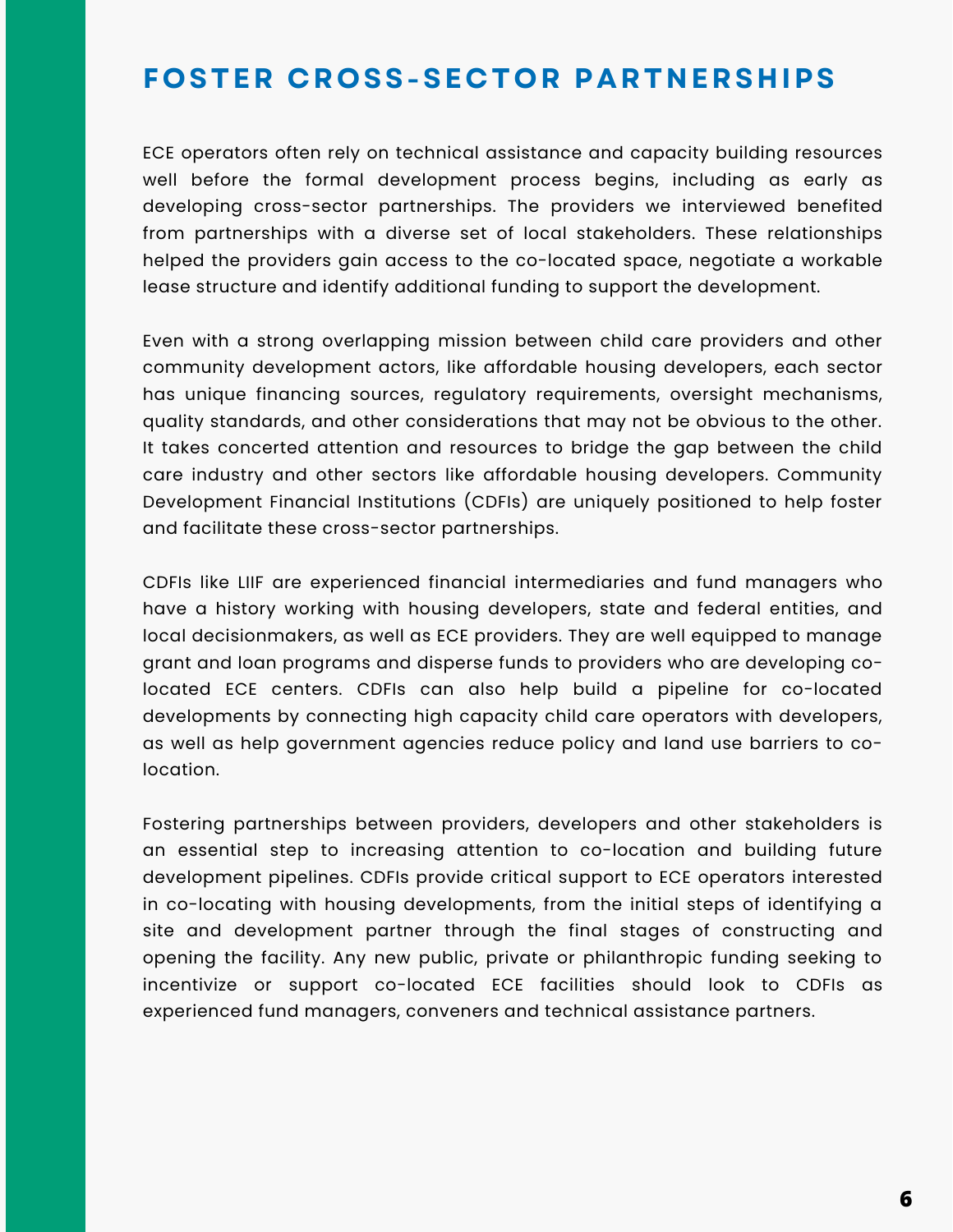# **GOOD, BETTER, & BEST PRACTICES FOR FACILITATING CO-LOCATED DEVELOPMENTS IN URBAN SETTINGS**

Greystar [development](https://drive.google.com/file/d/1vGzGsfNrwfN9zW_0xr5kE9o_T6mdtyn-/view) group and San Mateo County partnered to examine the challenges of developing child care spaces and determine best practices for facilitating public child care centers in the San Mateo community. Greystar ranked key elements that were necessary for attracting child care providers such as rent costs, tenant improvements, and rent growth in a good, better, best table.

LIIF has constructed a similar model to summarize the practices and policies that developers, ECE providers, government agencies, elected officials and CDFIs can implement to facilitate the co-location process. These recommendations may primarily apply to dense, urban markets. Examples are provided in the Appendix (note that these examples are selected highlights and should not be construed as an exhaustive analysis of the program or initiative).

Although all of the recommendations would support the co-location process, LIIF encourages stakeholders to aspire to the "Best" practices category to ensure success. The strategies and recommendations provided here are critical components for streamlining the co-location process and ensuring providers have the tools and resources to successfully participate in a co-located project.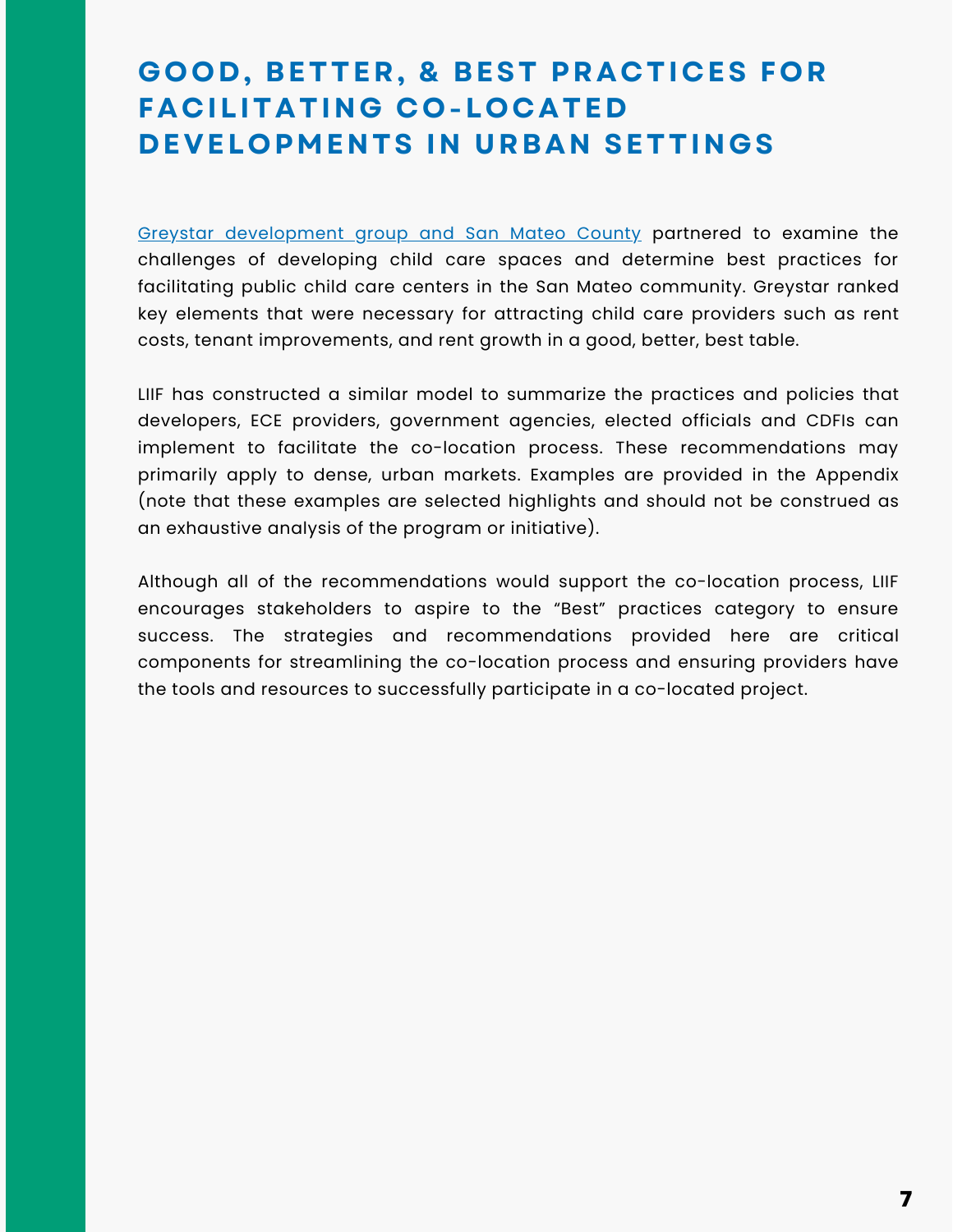# Good, Better & Best Practices

#### Federal Policies

Federal guidelines are issued to improve existing child care facilities. [1]

# **Good Better Best**

Congress permits acquisition, construction and major renovation of child care facilities using the Child Care and Development Block Grant (CCDBG). [2]



Congress enacts a dedicated source of federal funding to acquire, construct and majorly renovate child care facilities, with complementary resources for experienced intermediaries to provide real estate, business and financial TA. [3]

### State Funding & Policies

Enact legislation reducing the impact of local land use and zoning policies that make co-location difficult. [4]

Allocate funding to incentivize co-location of housing and ECE. [5]

Allocate or raise dedicated state funding to expand and preserve ECE facilities. Include private dollars for leveraged funds. [6]

Local Funding & Policies

Identify city-owned land or buildings that can be designated for child care programs and leased at reduced rent. [7]

Enact local impact fees that require new developments to either build new child care spaces or pay an impact fee that is used to support new child care slots. [8]

Create a dedicated local fund to support the acquisition, construction and major renovation of child care facilities, managed by an experienced intermediary that can provide TA and leverage additional resources. [9]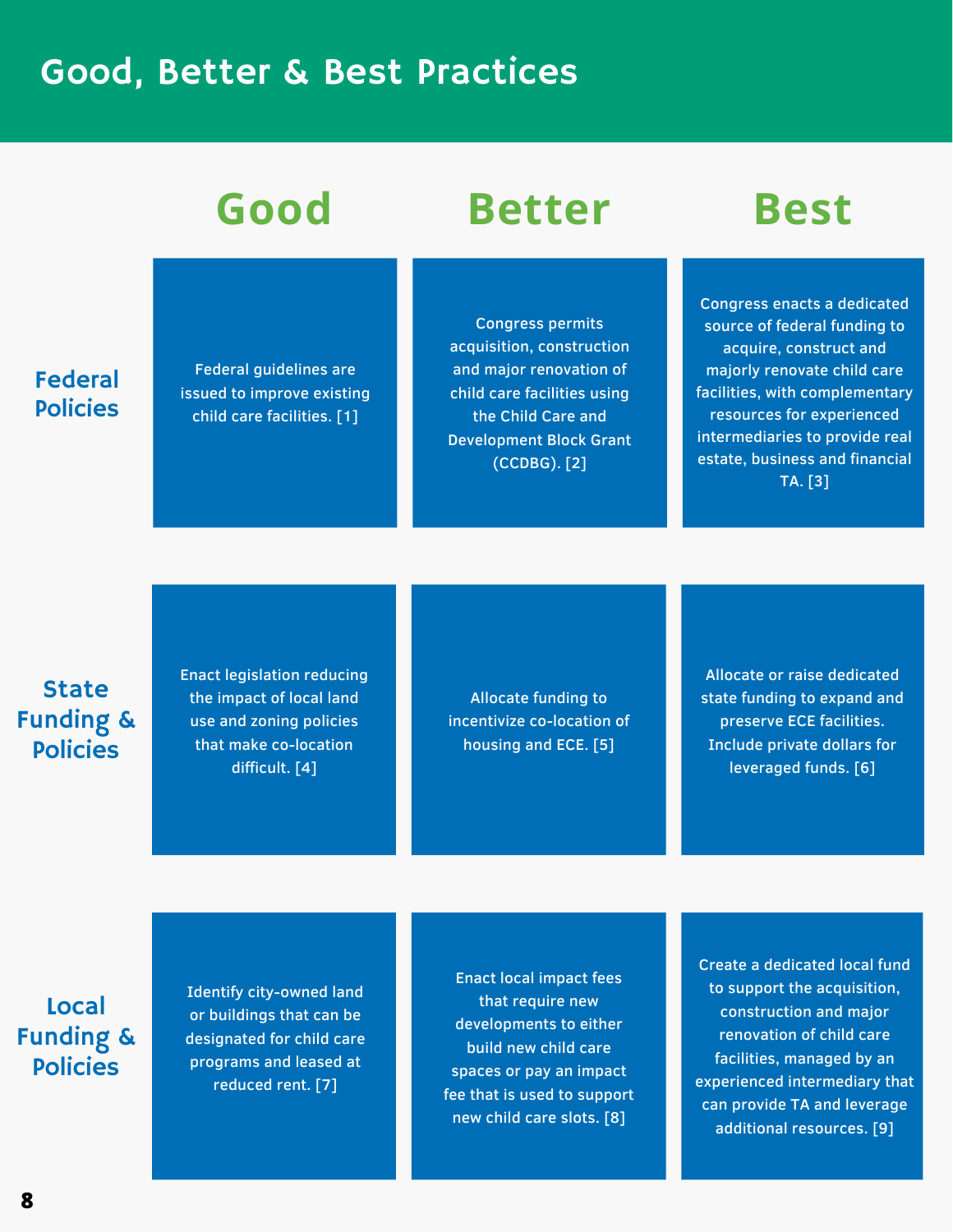Child care providers have access to reserved space to operate child care programs. [10]

# **Good Better Best**

Child care providers have access to reserved space and rent is offered below market rate or free. [11]

Child care providers have access to reserved space that is rent free with a long-term lease-to-own option. [12]

### **Technical Assistance**

Access to **Facilities** 

> TA is provided to ECE operators who receive grants or loans once the award has been made. [13]

TA and support is provided in advance of and once grants or loans are issued. [14]

Public agencies intentionally commit to supporting co-located developments and host local information workshops to spread awareness. [20]

TA providers are supporting ECE operators and developers throughout the entire predevelopment and construction process. [15]

**Subsidized Slots** 

ECE programs accept child care subsidies/ vouchers. [16]

A set portion of slots are reserved for families with child care subsidies/vouchers. [17]

A state or local agency awards the ECE operator a subsidy contract to cover tuition for all enrolled children that reflects the actual cost of high-quality care. This ensures a consistent stream of funds allowing the operator to fairly compensate staff and ensure developmentally appropriate settings and services for children. [18]

Public agencies contract directly with CDFIs to administer a local facilities fund and provide a ready list of contractors, architects, and other critical partners who are pre-approved for working on co-located ECE facilities development. [21]

#### **Partnerships**

familiar with the colocation concept and make resources and recommendations available for ECE providers looking to connect with developers, lenders, contractors, etc. [19]

Public agencies are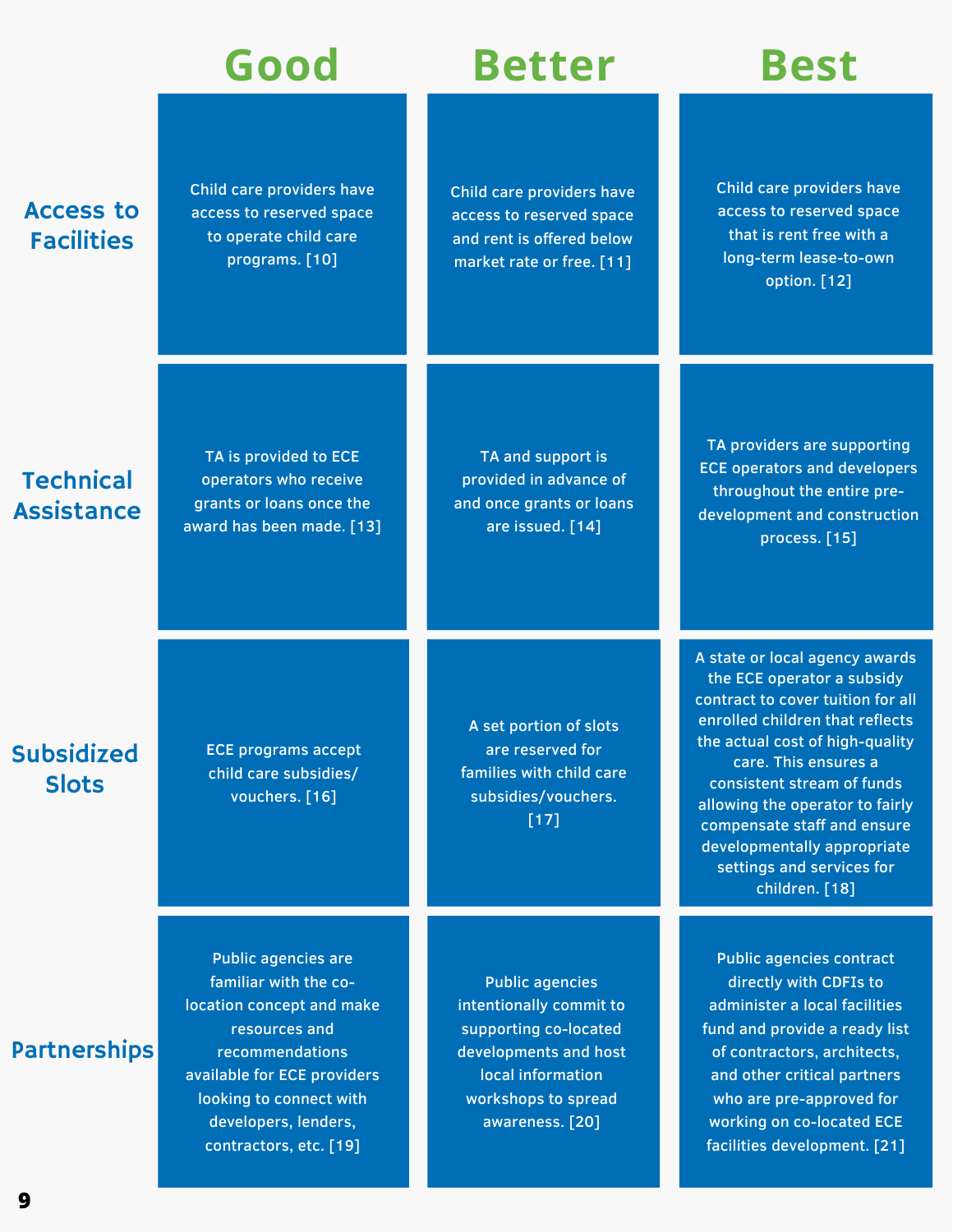### **APPENDIX**

1. The Department of Health and Human Services (HHS) could release federal guidance prioritizing a focus on child care facility upgrades to promote health and safety and share best practices for states and providers to follow.

2. Congress could improve the existing CCDBG statute to allow states to make major renovations to facilities using CCDBG funds. Major renovations include structural changes to the foundation, roof, floor, exterior or load bearing walls of a facility and/or extensive alternation of a facility.

3. The Child Care is [Infrastructure](https://katherineclark.house.gov/press-releases?ID=3898F2BD-0998-4465-B274-305F67259777) Act proposed by Assistant Speaker Katherine Clark (MA-5), authorizes \$10 billion over five years for child care infrastructure and sets aside authorized funds for CDFIs or other organizations that have demonstrated experience in developing ECE facilities.

4. During the 2021 Regular Session in Colorado, [legislation](https://leg.colorado.gov/bills/hb21-1222) was passed authorizing family child care centers to be classified as residences. The legislation creates pathways for co-locating FCCs by easing local land use and zoning policies and expanding access to child care in FCC homes.

5. Oregon allocated \$10 million to the Housing and Community Services [Department](https://olis.oregonlegislature.gov/liz/2021R1/Downloads/CommitteeMeetingDocument/245905?mc_cid=0b9deaff2b&mc_eid=5c08c17eae) (HCSD) for the purpose of supporting gap financing for the co-location of affordable housing and early care and education programs. HCSD and the Department of Education, Early Learning Division will collaborate to identify opportunities, locations, and funding options for co-located developments.

6. The [Washington](https://wcra.net/loan-programs/washington-early-learning-loan-fund-well/) Early Learning Loan Fund (WELL) program aims to address the shortage of child care spots in the state by providing funding for ECE centers in low income communities and in mixed-use developments. The program is funded by state and private dollars.

7. Los [Angeles](https://www.advancementprojectca.org/blog/los-angeles-county-supervisors-to-identify-underutilized-facilities-for-child-care) County identifies county property that can be used for future ECE sites. This grants ECE providers an opportunity to expand their services and operate in county owned facilities at reduced rent rates.

8. San Francisco's child care [impact](https://sfgov.org/youthcommission/sites/default/files/FileCenter/Documents/53653-DocB%20150793.pdf) fee requires developers to either build child care space in new developments or pay a fee that is routed to the city's Child Care Facilities Fund to increase child care supply.

9. Washington, DC Mayor, Muriel Bowser's FY22 budget allocates \$184 [million](https://osse.dc.gov/release/mayor-bowser-invests-184-million-expanding-access-high-quality-child-care-give-more-children) toward strengthening the ECE sector and expanding access to affordable, quality child care services. \$10 [million](https://osse.dc.gov/page/fiscal-year-2022-access-quality-child-care-grant-application) in grants across FY22-23 will be available specifically for increasing the supply of child care services for infants and toddlers.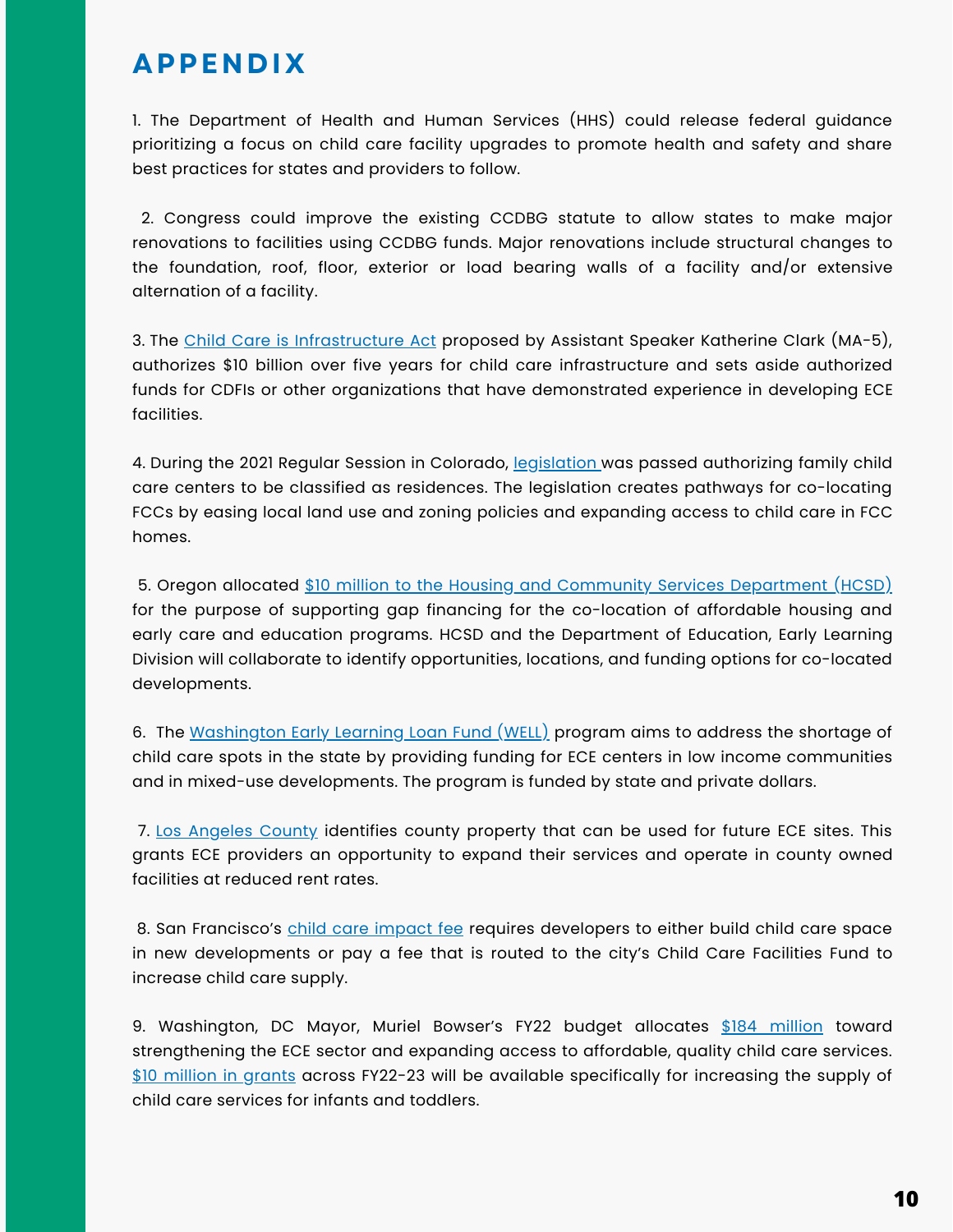### **APPENDIX**

10. Mercy Housing is a nonprofit organization that revitalizes public housing developments in San Francisco by replacing old housing units with new affordable and mixed use housing. Child care is incorporated in all revitalization projects and space for ECE programs is reserved. [Sunnydale](https://www.mercyhousing.org/2022/02/sunnydale-hope-sf-update/) HOPE SF is San Francisco's largest public housing complex and is currently undergoing revitalization. Mercy Housing partnered with Related California to develop a community hub in Sunnydale that will include a child care center, Boys & Girls Club, and a recreation and park space.

11. Greystar Development has committed to ensuring that ECE providers are offered rent free spaces in Greystar buildouts as they work to improve child care developments in San Mateo County.

12. Mission Driven Finance's Care Access Real Estate (CARE) [Investment](https://www.missiondrivenfinance.com/invest/early-care-education/care-investment-trust/) Trust provides financial resources to ECE providers seeking to acquire or renovate facilities in commercial and residential properties. Providers have the opportunity to expand services while leasing affordable spaces and making financial returns. The benefits of this innovative strategy are discussed by family child care providers in Mission Driven Finance's video, "Child Care Next Door: Investing in Homes as Child Care [Infrastructure".](https://vimeo.com/671960991?embedded=true&source=vimeo_logo&owner=138035579)

13. Illinois' Quality [Improvement](https://www.childcareillinois.org/provider-services/quality-improvement-grant-opportunities) Fund offers child care programs in the state training and assistance to work towards achieving or maintaining a high quality ECE program. TA includes accreditation assistance, training sessions, and cohort group lessons.

14. The Coronavirus Response and Relief Supplemental Appropriation Act (CRRSA) offers TA to providers who need assistance applying for CRRSA funds as well as TA to support the implementation of practices and policies associated with the relief fund.

15. LIIF provided technical assistance during the development of KU Kids Deanwood in Washington, D.C and Little Scholars Early Development Center in Bronx, New York. Providers utilized operations, legal, and budgetary support during the pre-development and construction phases of their co-location developments. Providers stated that the support was crucial to the success of their ECE spaces.

16. KU Kids Deanwood in Washington, D.C serves 76 children and offers subsidized tuition rates. The child care program is co-located with a community center in Ward 7.

17. The San Francisco building code requires that at least 10% of the enrollment at TEL HI Neighborhood Center is reserved for low-income families. Similarly, Greystar Development has committed to ensuring that 30% of child care slots are subsidized in their buildouts as they work to improve child care developments in San Mateo County.